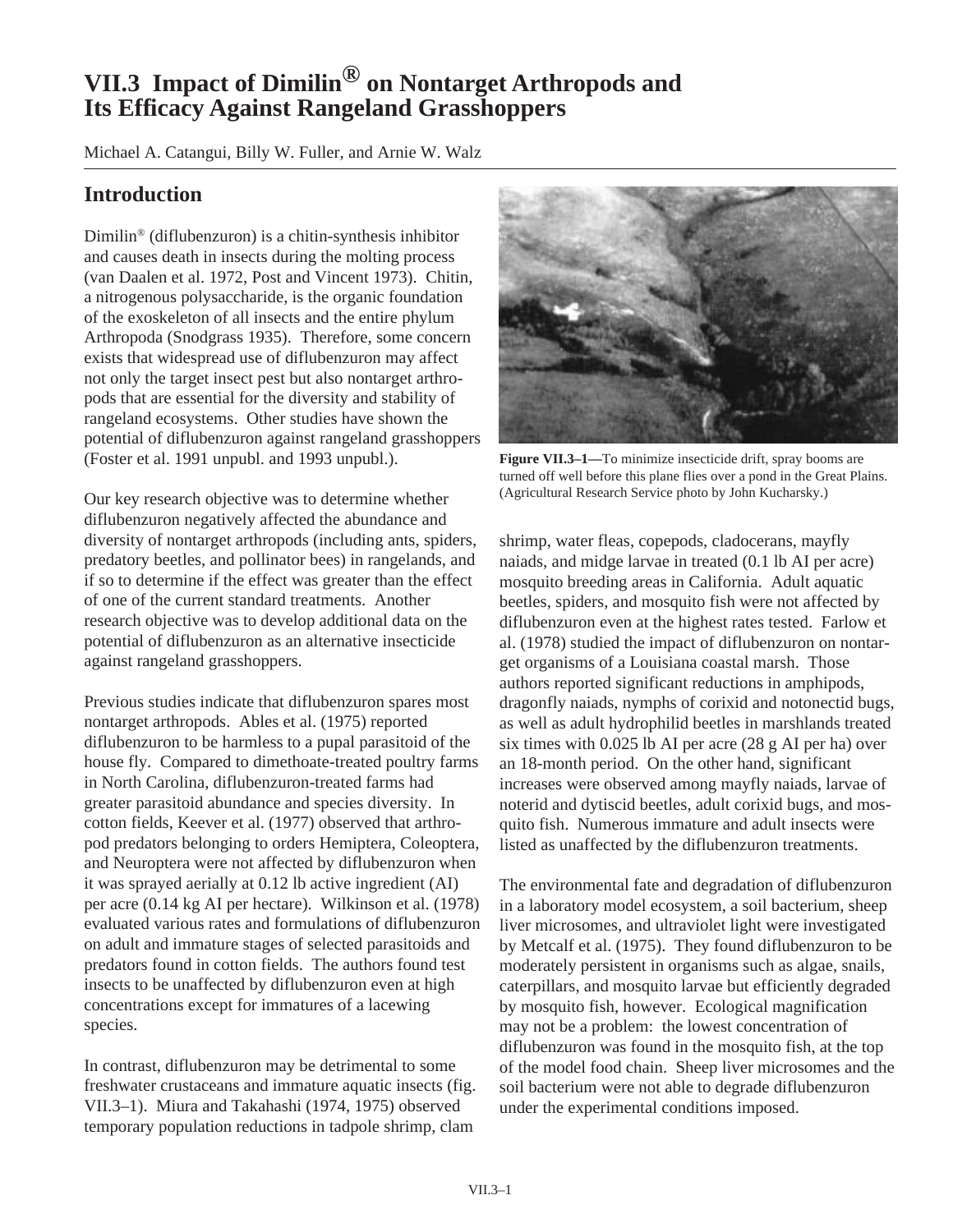Other studies have shown the potential of diflubenzuron against rangeland grasshoppers. Foster et al. (1991 unpubl.) reported aerial treatments of diflubenzuron spray at 0.015, 0.030, and 0.045 lb AI per acre to reduce second- and third-instar grasshoppers as well as a standard treatment of carbaryl (0.5 lb AI per acre) after 1 week. Foster's team showed reductions for all treatments in the range of 94 to 96 percent after 2 weeks. Under simulated control program operational conditions, Foster et al. (1993 unpubl.) reported two formulations of diflubenzuron at 0.0156 AI per acre and a carbaryl standard performed equally well (control ranged from 87 to 91 percent).

## **Our Study in South Dakota**

Different rates and formulations of were tested in an open rangeland near Ludlow (Harding County), SD, during the 1993 season. Dimilin 2F (0.0075 and 0.015 lb AI/acre) and Dimilin 25W (0.015 lb AI/acre) were compared with Sevin® 4-Oil (0.5 lb AI/acre) and untreated plots. The lower rate of Dimilin 2F was evaluated only for efficacy against grasshoppers. The remaining treatments were evaluated for impact on nontarget arthropods *and* efficacy against grasshoppers. We used a completely randomized design with each treatment replicated four times. A fixed-wing airplane applied chemical treatments over 40-acre plots from July 2 to July 7, 1993.

Our study used pitfall traps to sample soil surfaceassociated nontarget arthropods (ants, spiders, predatory beetles, and scavenger beetles). A pitfall trap consisted of a wide-mouth 1- qt canning jar filled with approximately 4 inches of mineral oil. Each pitfall trap was buried so that the opening was flush with the soil surface. The oil killed and temporarily preserved crawling insects that fell into the traps. Six pitfall traps spaced 15 ft apart and arranged in hexagonal pattern were installed near the center of each 40-acre plot.

Malaise traps were used to sample flying nontarget arthropods such as parasitic and predatory wasps, lacewings, flies, and pollinator bees. Each malaise trap was a 12- by 4- by 6-ft rectangular tent made of nylon screen that intercepted and directed flying insects to killing jars. Two malaise traps were placed near the center of each 40-acre plot.

We used rings to count live grasshoppers (fig. VII.3–2). Forty aluminum rings, each  $0.1 \text{ m}^2$ , were arranged in grids near the center of each plot. We counted grasshoppers within each ring using a tally counter. Sweep-net samples determined grasshopper species and their age composition.



**Figure VII.3–2—**A grasshopper's eye view of the kind of ring field crews use to delimit a sampling spot before counting resident 'hoppers. (Agricultural Research Service photo by John Kucharsky.)

Sampling for nontarget arthropods was carried out before and after treatment application. The malaise and pitfall traps were run a week before treatment, then resumed 1 week after the last chemical treatment application. Traps were maintained continuously thereafter, and catches were collected at weekly intervals for 10 weeks from July to September. Plot and trap location markers remained onsite over the winter months, and an additional sample was collected about 1 year after treatment. We took grasshopper counts from rings and sweep-net samples (fig. VII.3–3) once before chemical treatment and at weekly intervals for 7 weeks after treatment. Additional grasshopper counts and samples were taken the end of season (11 weeks after treatment).

We sorted nontarget arthropod samples and counted them in the laboratory. Arthropods were identified to family level then grouped according to their biological function (such as predator, parasite, scavenger, or pollinator). Identification of ants to the species level (Wheeler and Wheeler 1963) was used to calculate a measure of species diversity referred to as the probability of interspecific encounter (PIE) (Hurlbert 1971, Washington 1984).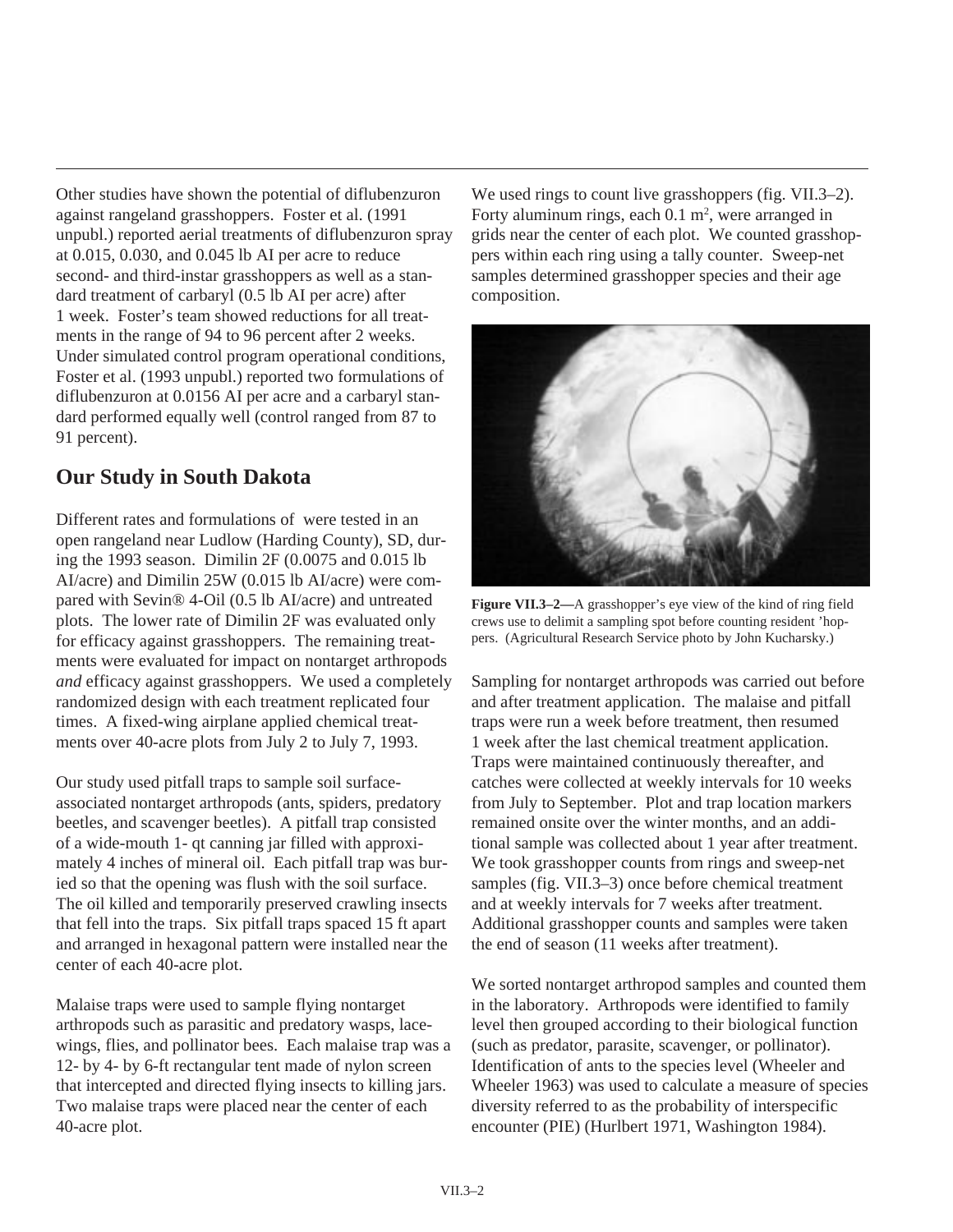

**Figure VII.3–3—**Sweep-netting grasshoppers is a labor-intensive but time-tested method for sampling insect populations. (Agricultural Research Service photo by John Kucharsky.)

Hurlbert defined PIE as the probability that two individuals encountered at random in a community will belong to different species. In our present paper, PIE may be interpreted as the probability that two individual ants randomly encountered in rangeland will be of different species. The higher the probability, the more diverse, and presumably more stable, is the ant community.

## **Findings and Discussion**

Arthropods collected from the experimental site were grouped arbitrarily as follows: (1) soil surface-associated nontarget arthropods, (2) flying nontarget arthropods, and (3) grasshoppers. Each group was sampled using techniques appropriate for their mobility and biological characteristics.

**Impact of Dimilin on Soil Surface-Associated Nontarget Arthropods.—**There were four major groups of soil surface-associated arthropods: (1) ants (order Hymenoptera: family Formicidae), (2) spiders (order Araneae: families Agelenidae, Amaurobiidae, Clubionidae, Dictynidae, Gnaphosidae, Hahniidae, Lycosidae, Mimetidae, Philodromidae, Salticidae, Tetragnathidae, Theridiidae, and Thomisidae), (3) predatory beetles (order Coleoptera: families Carabidae, Cicindelidae, Histeridae, Meloidae, and Staphylinidae), and (4) scavenger beetles (order Coleoptera: families Scarabaeidae, Silphidae, and Tenebrionidae).

In terms of biological function on the rangeland ecosystem, ants may be regarded as both general predators and scavengers (Wheeler and Wheeler 1963). All spiders are predators (Kaston 1972). Beetles belonging to families Carabidae (ground beetles), Cicindelidae (tiger beetles), Staphylinidae (rove beetles), and Histeridae (hister beetles) are also general predators (Borror and DeLong 1964). Blister beetle (Meloidae) larvae feed on grasshopper eggs, but adults are considered pests of certain crops. Scavengers were composed of families Scarabaeidae (scarab beetles), Silphidae (carrion beetles), and Tenebrionidae (darkling beetles). Certain scarabs like the dung beetle feed on cattle manure; carrion beetles feed on dead animal carcasses. Darkling beetles feed on decaying plant materials but some, like the false wireworms, feed on the roots of wheat and are considered pests. All arthropods mentioned above are important components of the rangeland food chain because they are potential food for vertebrate animals like birds, frogs, mice, moles, and shrews.

In general, Dimilin 2F (0.015 lb AI/acre), Dimilin 25W (0.015 lb AI/acre), and Sevin 4-Oil (0.5 lb AI/acre) did not significantly reduce the number of ants, spiders, predatory beetles, or scavenger beetles from 7 to 76 days after treatment (DAT). Even at 1 year after treatment (350 to 357 DAT), no significant reductions in any of the soil surface-associated arthropods were detected. Ant numbers temporarily (49 to 55 DAT) declined after Dimilin 2F and Sevin 4-Oil treatments by 43 and 56 percent, respectively. The temporary decline in ant numbers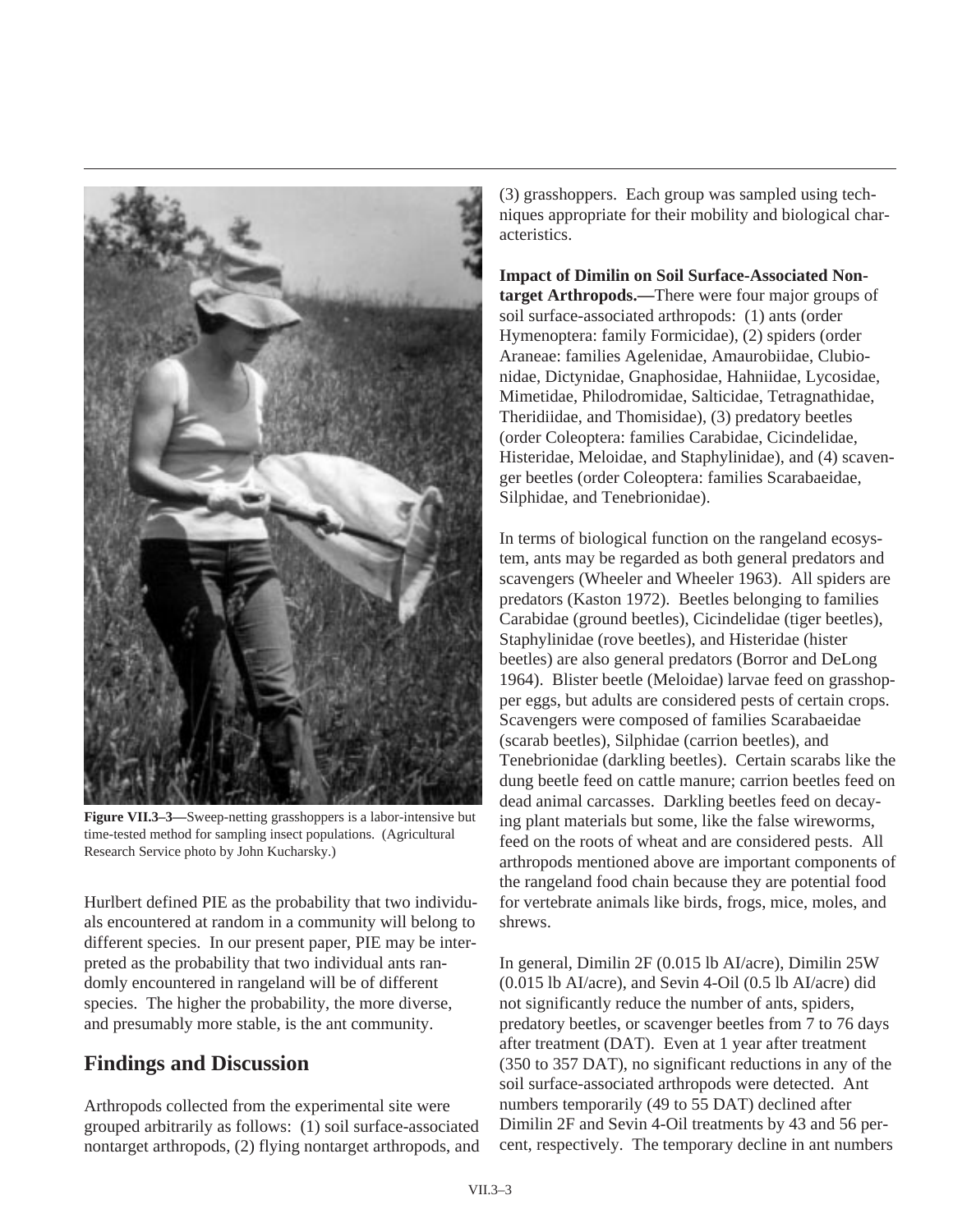may or may not be due to chance alone. What is important is that ant numbers rebounded immediately and that in most of the sampling periods, the Dimilin and Sevin treatments were consistently shown to have no detrimental effects on ant numbers. Additionally, ant diversity (based on PIE calculations) was not significantly affected by the Dimilin or Sevin treatments from 7 to 357 DAT. This result may indicate that no ant species was particularly susceptible to the Dimilin and Sevin treatments at the dosages studied.

#### **Impact of Dimilin on Flying Nontarget Arthropods.—**

The arthropods collected in malaise traps were subdivided into the following 3 groups: (1) pollinator bees (order Hymenoptera: families Apidae, Halictidae, Colletidae, Andrenidae, and Megachilidae), (2) predators (order Hymenoptera: families Sphecidae, Pompilidae, and Vespidae; order Diptera: families Asilidae and Therevidae; order Coleoptera: family Coccinelidae; order Neuroptera: families Chrysopidae, Hemerobiidae, and Myrmeleontidae), and (3) parasites (order Hymenoptera: families Ichneumonidae, Braconidae, Tiphiidae, Chalcididae, Chrysididae, Mutillidae, Proctotrupidae, and Pteromalidae; order Diptera: families Bombyliidae and Nemestrinidae).

In general, no significant reductions in flying nontarget arthropods were observed in the Dimilin 2F, Dimilin 25W and Sevin 4-Oil treatments. Dimilin 25W reduced predator numbers during the 15- to 20-DAT period by 59 percent. Predator numbers subsequently recovered, and in most of the sampling periods, no significant reductions in predator numbers were observed. A temporary decline of 18 percent in parasite numbers was recorded in the Dimilin 2F treatment at 35 to 41 DAT. No significant reductions were observed in the number of pollinator bees. About 1 year after treatment (350 to 357 DAT), no significant reductions in numbers of predators, parasites or pollinators were observed for any treatment.

#### **Efficacy of Dimilin Against Rangeland Grasshop-**

**pers.—**Nineteen grasshopper species were present on the 800-acre experimental area immediately before spraying (0 DAT). *Melanoplus sanguinipes* F., *M. infantilis* Scudder, and *Trachyrhachys kiowa* Thomas were the

dominant grasshopper species. Grasshopper age structure was 46.8, 24.6, 23.5, 3.7, 0.2, and 0.1 percent for 1st, 2d, 3d, 4th, and 5th instars and adults, respectively, at 0 DAT. This age composition was ideal for a chitinsynthesis inhibitor like Dimilin because the majority of grasshoppers had several molts remaining in their life cycle.

All Dimilin treatments were comparable to Sevin 4-Oil starting at 14 DAT. From 14 DAT to 49 DAT, grasshopper numbers in the Dimilin- and Sevin-treated plots were significantly lower than those of the untreated plots. Dimilin provided consistent grasshopper control from 14 DAT to 49 DAT; Sevin-treated plots revealed temporarily elevated grasshopper numbers at 35 DAT and 42 DAT. No differences between plots treated with Dimilin at different rates or formulations were detected after 14 DAT.

Dimilin was not as effective as Sevin at 7 DAT. This delayed response is most likely due to its mode of action. Dimilin exerts its effect at molting while Sevin (a cholinesterase inhibitor) acts at any time of development. Grasshopper population reductions (adjusted for natural population changes) in Dimilin-treated plots ranged from 65 percent to 90 percent from 14 DAT to 49 DAT. In this study, all treatments lost effectiveness against grasshoppers by 76 DAT. For more information about diflubenzuron efficacy on rangeland grasshoppers, see chapter VII.2, "Dimilin Spray for Reducing Rangeland Grasshopper Populations."

In summary, our study showed that Dimilin and Sevin sprays did not appear to significantly reduce the abundance of soil-surface-associated or flying nontarget arthropods while providing good grasshopper control in rangeland. Our observations extended only through about 1 year after treatment. Interpretation of our results is limited to this period.